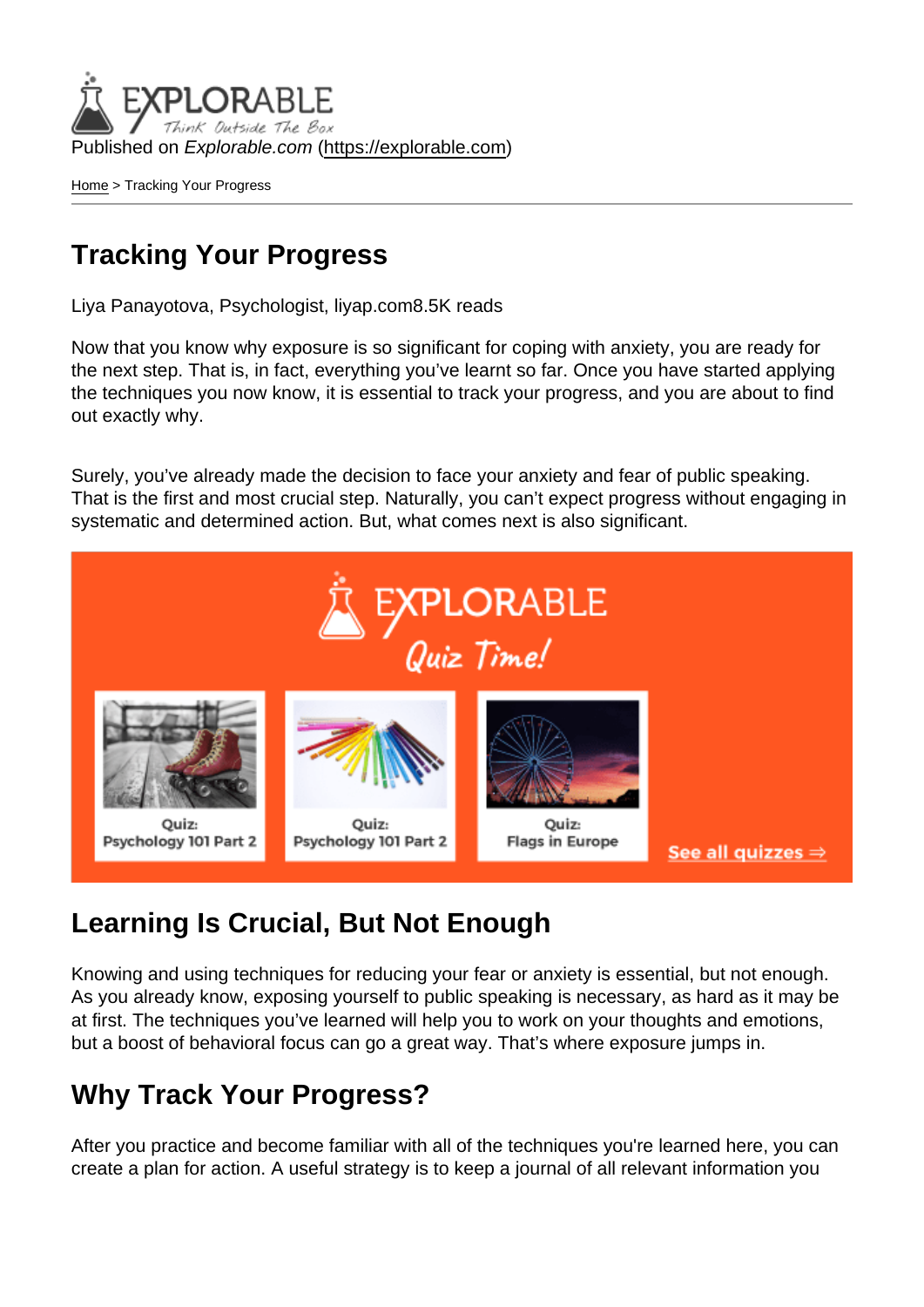learn from experience, so you can occasionally go back and analyze your progress. Keep in mind that some exercises will be easier than others. That's why it's important to take as much time as you need, yet balance that with constantly challenging and pushing yourself. Otherwise, you run the risk of slipping back into experiential avoidance.

### **What to Include**

Here are some of the main topics you can include in your progress-tracking. Of course, you can come up with your own, to add to these:

What are you trying to accomplish? Don't define your goal only as "I want to become a better public speaker". Remember that your goals should be value-based and should meet the SMART criterion.

Why is it important to you? This part is about your values and actual reasons why you want to overcome your fear. It will serve as your guide if you ever lose focus.

How are you going to accomplish that? What are the exact things that you will do to achieve your goals? Which techniques you will use? How will you expose yourself to circumstances that trigger your anxiety?

When will you do it? Define a day range or, better yet, create a specific and realistic schedule, that is time-based and helps keep you both motivated and accountable in front of your self.

#### **Sample Plan**

| General plan:                                                                           |                                                                                      |  |
|-----------------------------------------------------------------------------------------|--------------------------------------------------------------------------------------|--|
| What do I want to accomplish?                                                           | How?                                                                                 |  |
| I want to speak in public at least two times during the next<br>month and face my fear. | By practicing the techniques, I've learned a<br>exposing myself to public speaking.  |  |
| Why is this important to me?                                                            | I want to become a better public speaker b<br>grow to be a better version of myself. |  |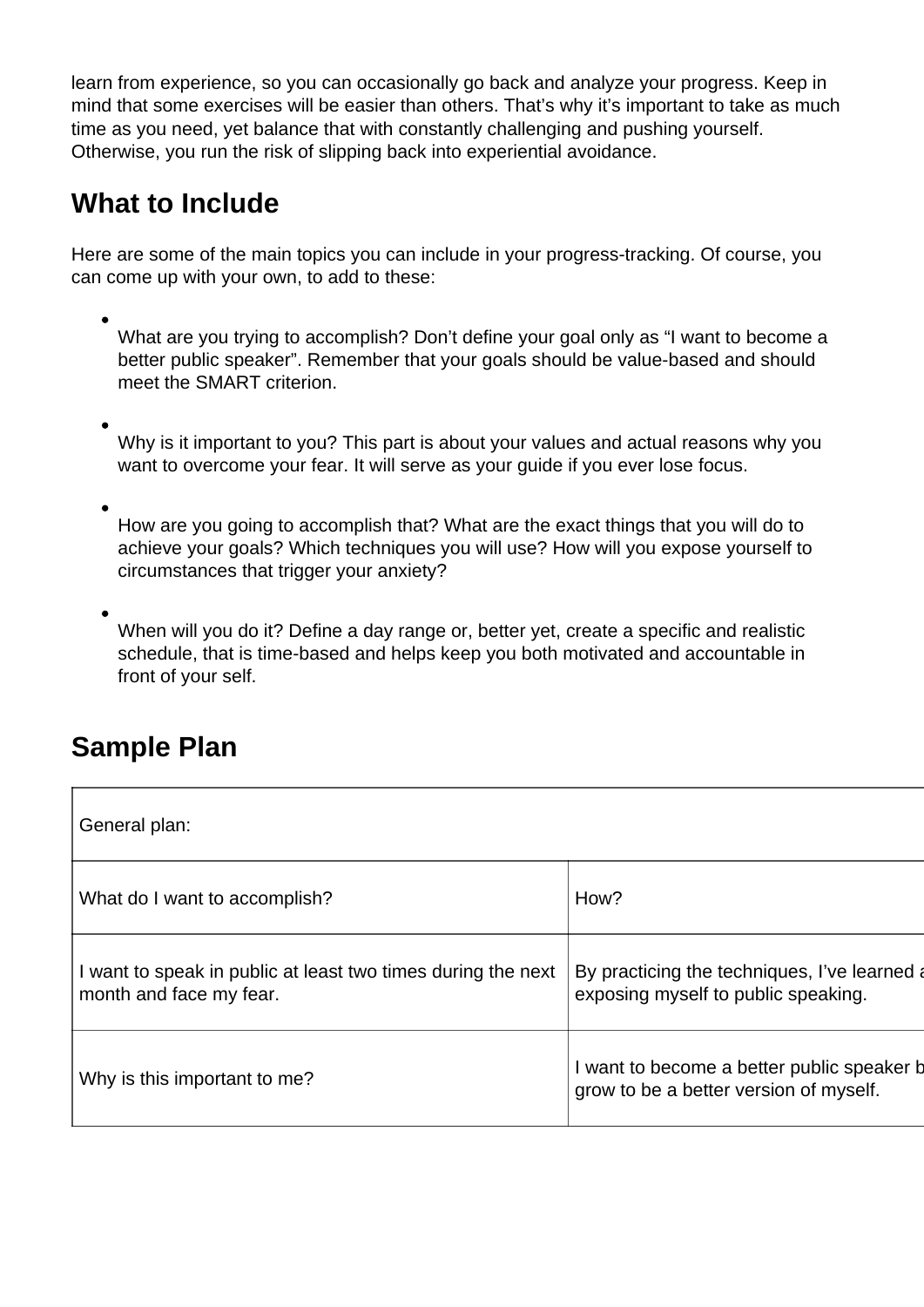Detailed plan:

| What?                                                                            | How?                                                                                                                                             |
|----------------------------------------------------------------------------------|--------------------------------------------------------------------------------------------------------------------------------------------------|
| Preparation (learning about the techniques, creating a<br>plan, etc.)            | Reading and, if need be, rereading the oth<br>and understanding the ways I can overcon                                                           |
| Identifying cognitive distortions                                                | Filling the worksheet for identification of co<br>distortions                                                                                    |
| Disputing cognitive distortions                                                  | Questioning identified distortions and comi<br>more rational alternatives                                                                        |
| Using imagination to prepare for my next public speech                           | Rehearsing my next public speech in my n<br>with creating several different scenarios                                                            |
| <b>Practice mindfulness</b>                                                      | Each morning and evening I'll practice min                                                                                                       |
| Mindful and self-compassionate work on acceptance of<br>my feelings and thoughts | Coming up with self-compassionate alterna<br>thoughts                                                                                            |
| Creating my ABC model                                                            | Identifying my Bs and Cs, relevant to publi-                                                                                                     |
| Exposure 1                                                                       | I will ask a question to a group of people of<br>another public place; I won't be talking to ju<br>individual in the group, but rather to everyo |
| Exposure 2                                                                       | I will ask my professor a question and disc<br>him in front of the entire class                                                                  |

 Don't forget that you can return to any one of the techniques, whenever you need to, and improve your performance. Also, you can also use the time frame for coping with other aspects of your goal, which we will address a bit later on.